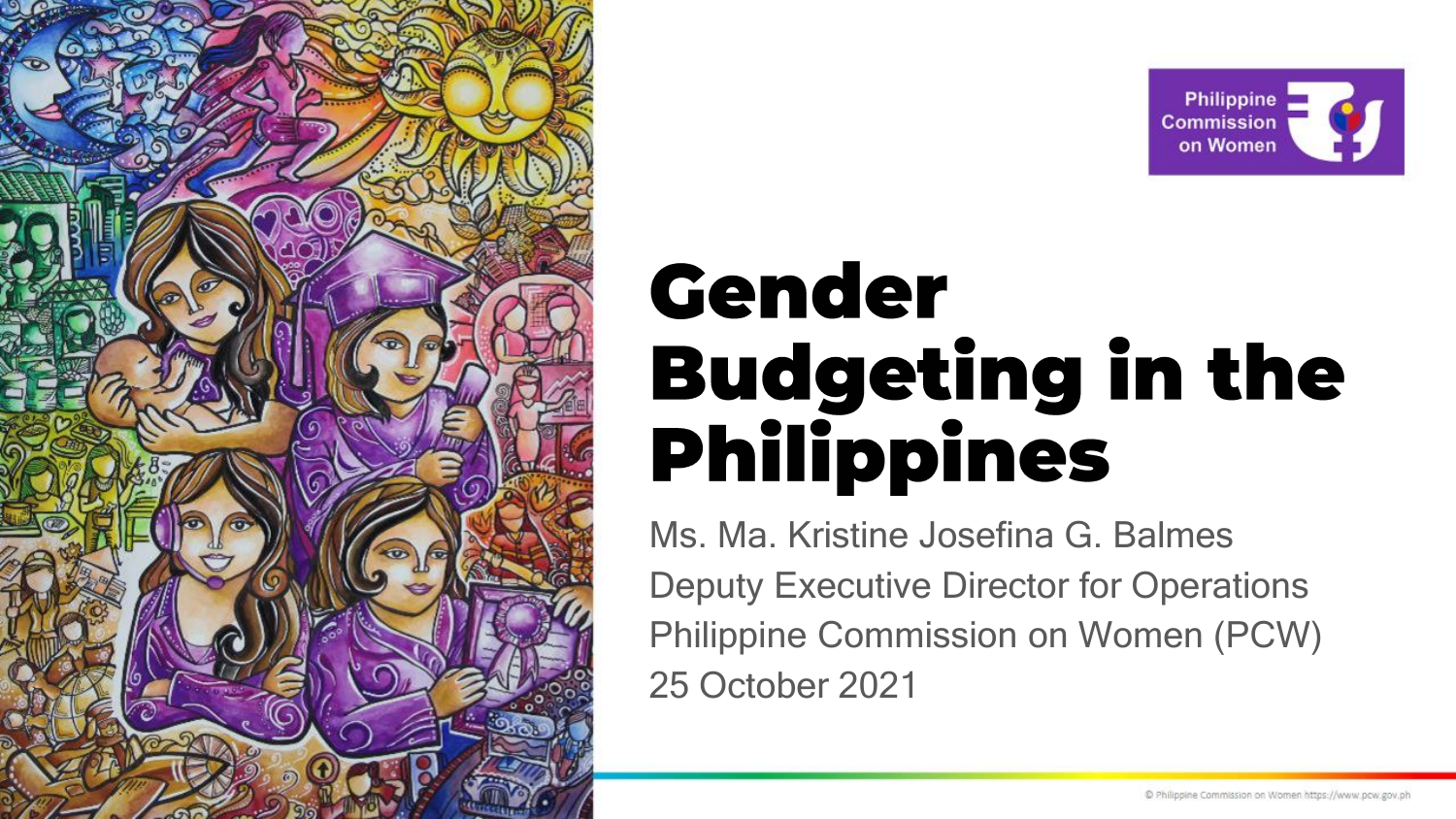

### Her-story and Institutionalization of the Gender and Development (GAD) Budget

1992

National Commission on the Role of Filipino Women (now PCW) lobbies to include "women's budget" in the annual General Appropriations Act (GAA)

1995

GAD budget policy is included as a general provision in the annual GAA

2009

Passage of the **Magna Carta of Women**: Strengthening PCW's functions; Mandating support from Commission on Audit, Departments of Budget and Management, Interior and Local Government, Economic and Development Authority; Institutionalizing the GAD budget

*"All departments… shall formulate a GAD Plan, designed to empower women and address gender issues, in accordance with the Women in Development and Nation Building Act and the Philippine Plan for Gender-Responsive Development 1995-2025. The cost of implementation of the GAD Plan shall be at least five percent of the agency's total budget appropriations."*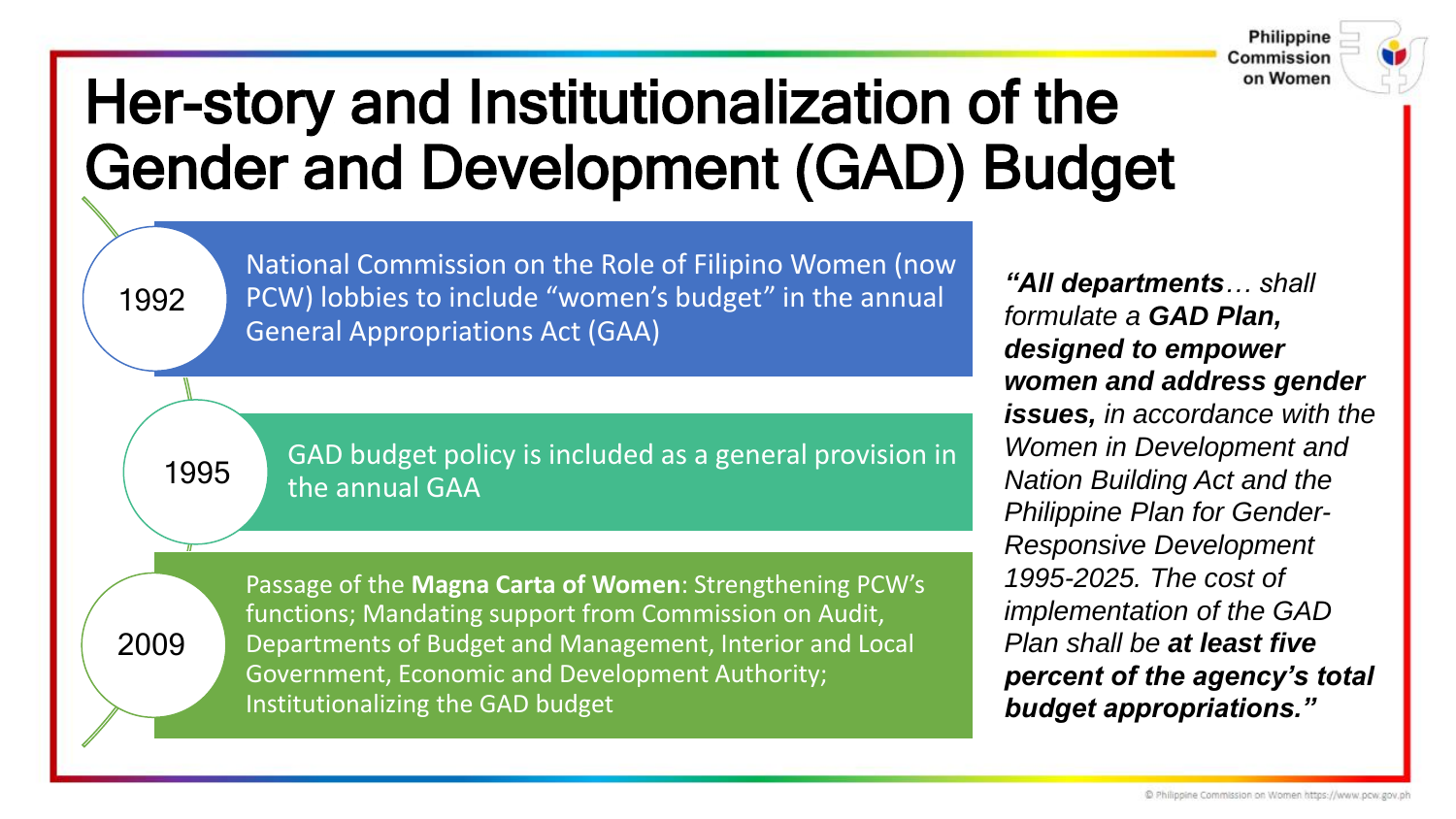

### Her-story and Institutionalization of the Gender and Development (GAD) Budget

Other institutional mechanisms have complemented the GAD budget policy:

- Establishment of Gender Focal Point System in each government agency to lead the planning and implementation of GAD activities
- Development of an online portal for submission of GAD Plans and Budgets, the Gender Mainstreaming Monitoring System
- Incorporation of a gender audit in the national auditing process, to help identify gender issues and monitor compliance.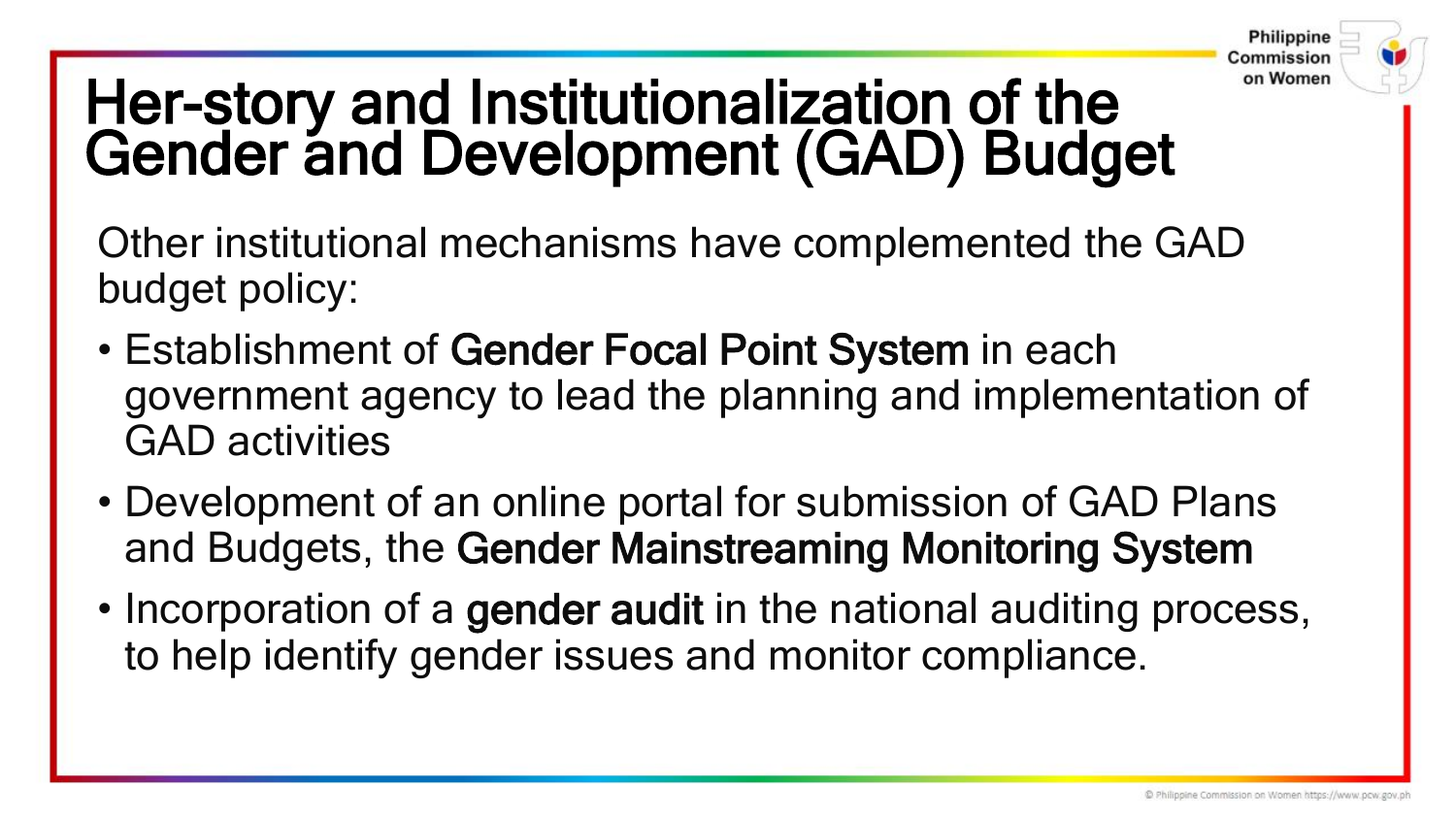

### Her-story and Institutionalization of the Gender and Development (GAD) Budget

Some studies have explored the implementation of the GAD Budget:

- Accounting for Results: A Review of the Philippine GAD Budget Policy (1992-2010)
- Gender and Development Budgeting in the Philippines: Issues, Challenges and Imperatives (2004)
- Gender Budgeting in the Philippines 2010-2017 (December 2018)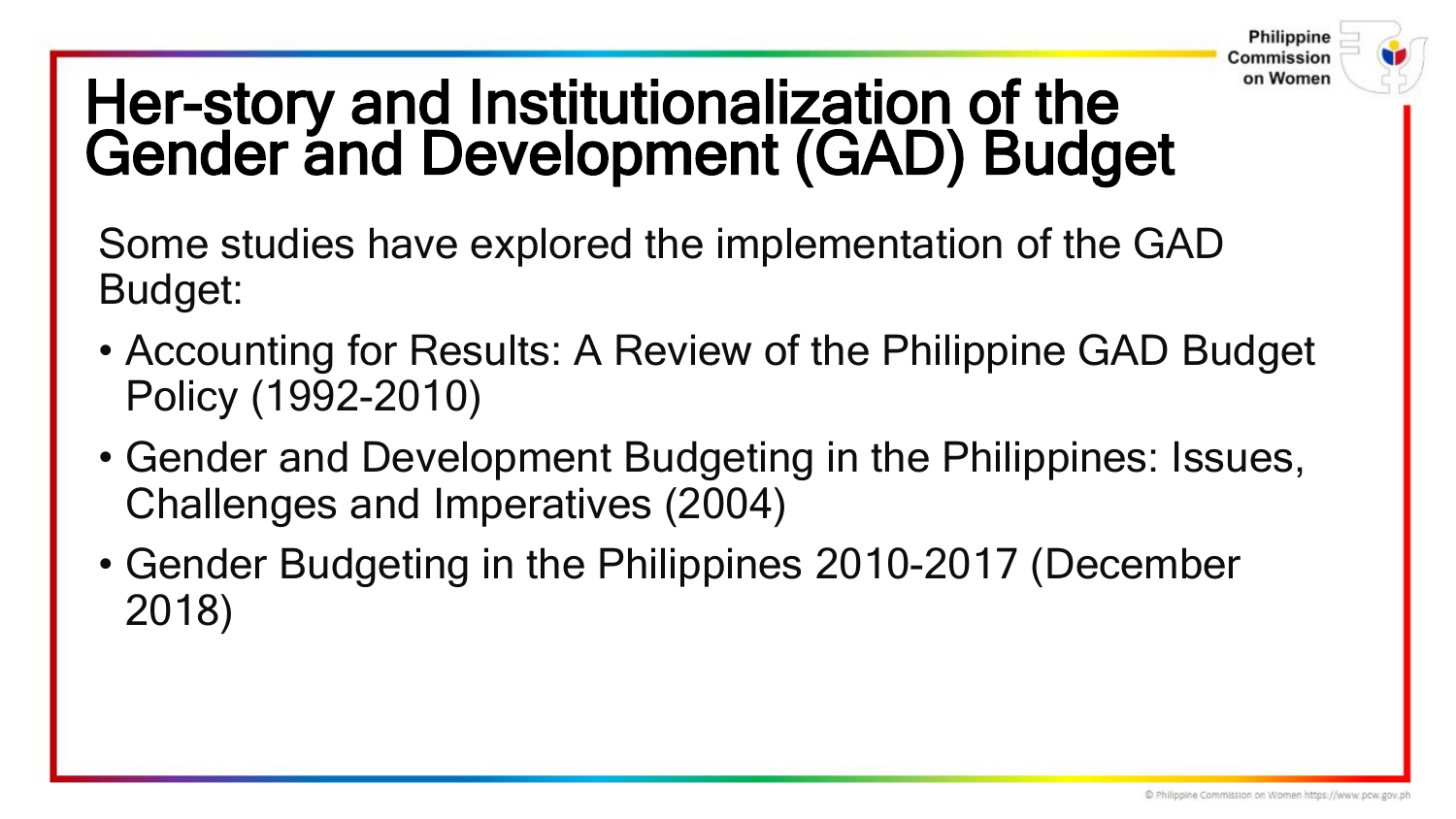

- "Taking time counts" GAD budgeting has been a learning process; Magna Carta of Women is currently being updated
- Institutional mechanisms as enablers
	- Commitment and training at senior and technical levels
	- Gender audit, including analysis of sex-disaggregated data and gender information
	- Audit Observation Memos issued for non-compliance to GAD budget policy

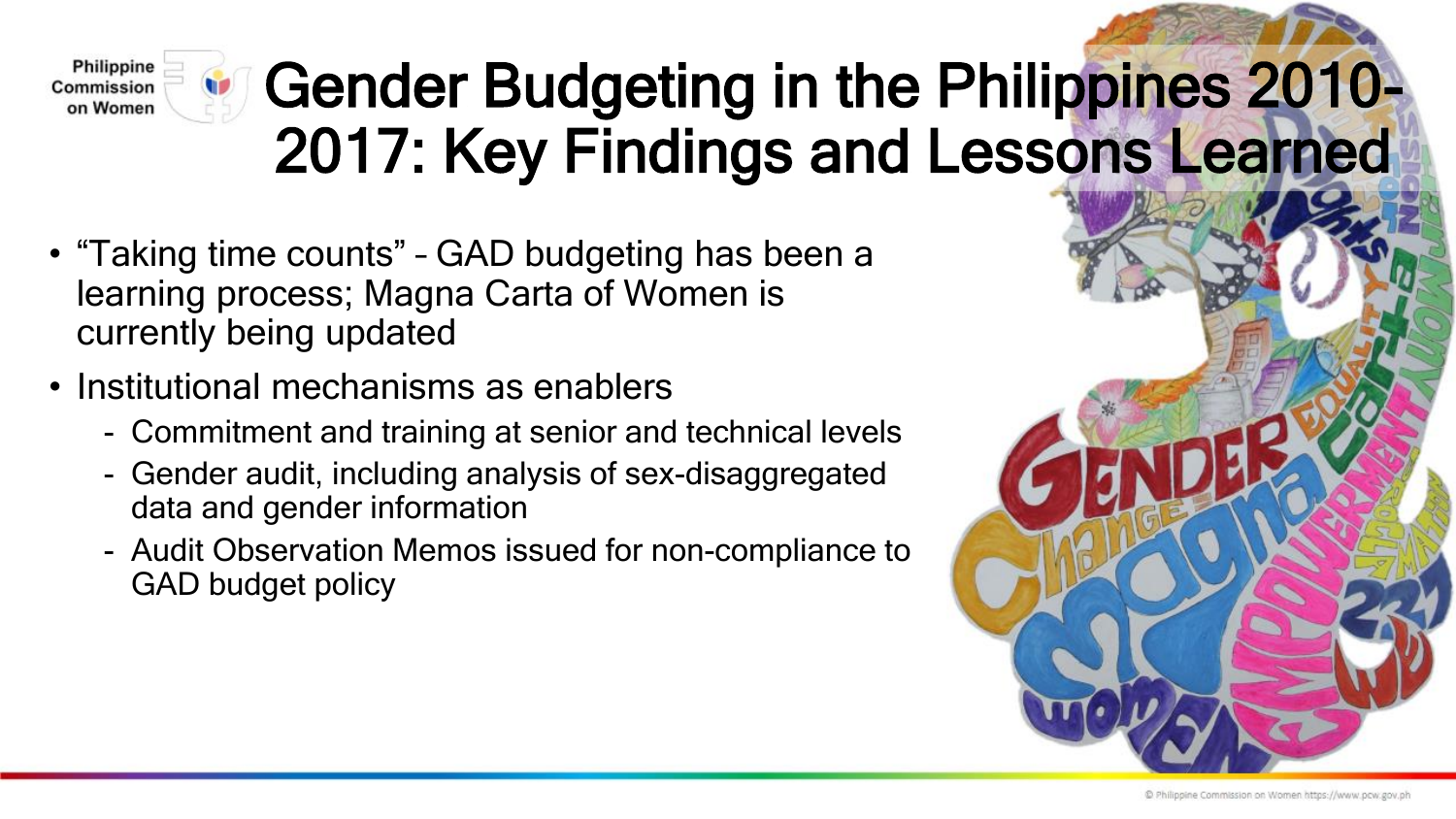

- Low allocation and utlilization of the GAD budget is a major challenge
	- Lack of capacity to identify appropriate activities to address gender issues
	- Broader lack of capacity to conduct gender analysis and prepare GAD Plans  $40 \frac{40}{25}$

No. of Agencies Submitted GAD Plans with at least 5% GAD Budget Allocation



@ Philippine Commission on Women https://www.pcw.gov.ph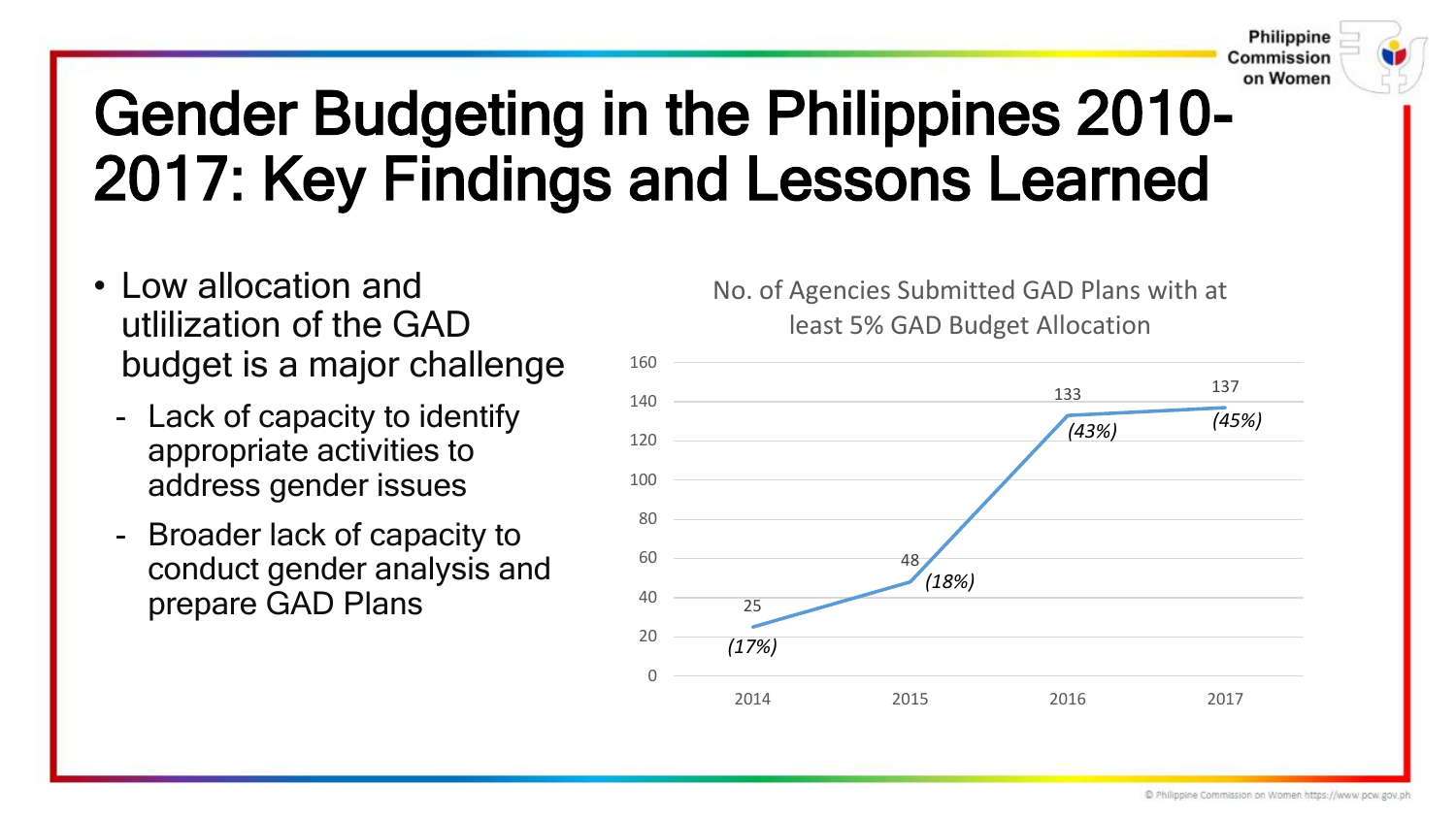

PCW has developed guidelines for timelines, submission and assessment of GAD Plans and Budgets, and issues a GAD budget call every year to initiate the process

- Agencies prefer a streamlined, simplified, easier process of submission and review
- Impact assessment is still low, as the focus is on inputs, rather than results
- Individual activities outnumber flagship programs or projects that have a gender lens
- Existing tools and guiding documents are helpful in drafting GAD Plans and Budgets, such as the Harmonized Gender and Development Guidelines and the Gender Equality and Women's Empowerment (GEWE) Plan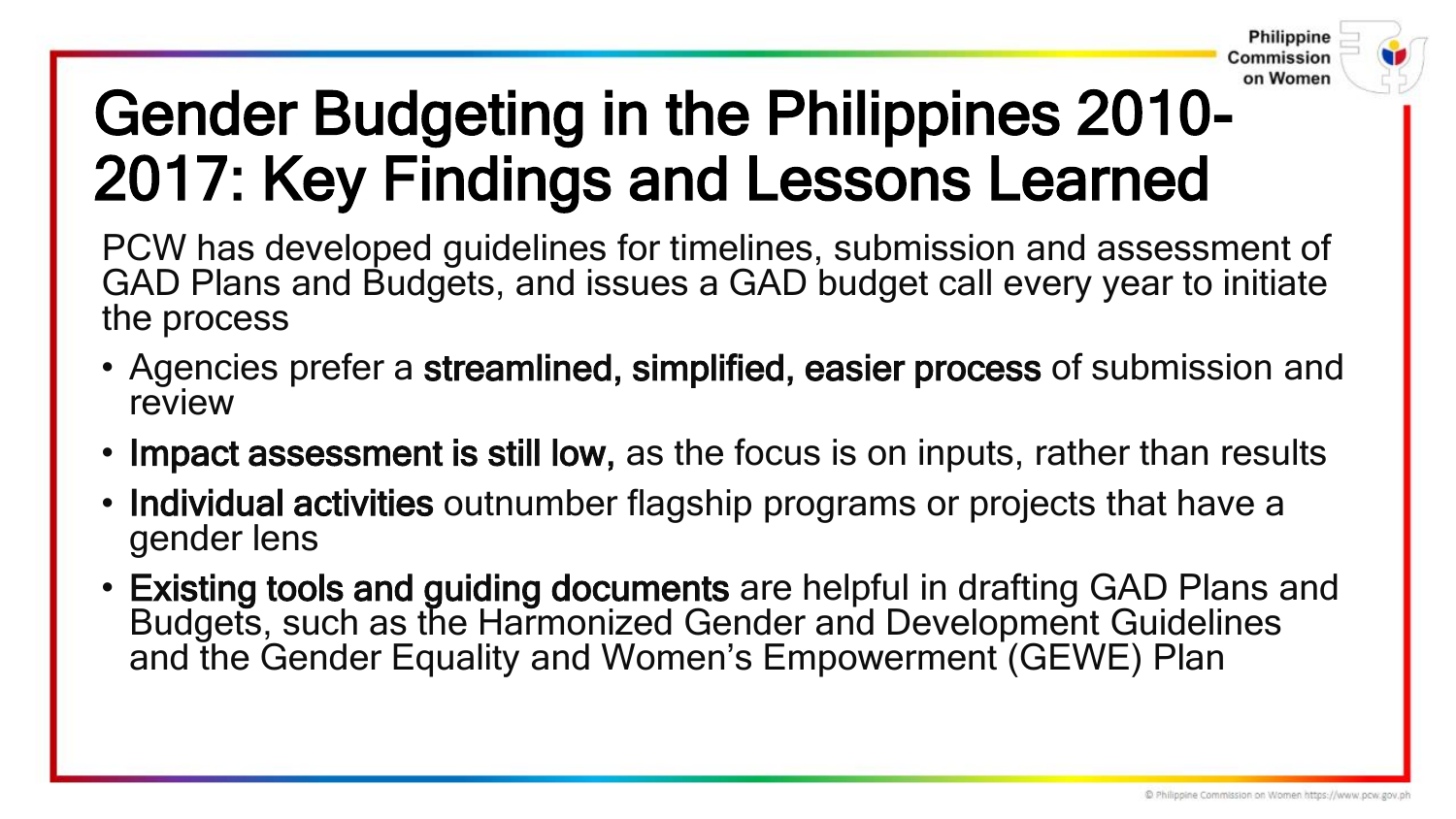



- "Getting there, but not enough"
- GAD Plans and Budgets have contributed to:
	- Protection from violence and abuse
	- Improving access to and elimination of discrimination in education
	- Enhancing food security and nutrition
	- Providing decent work and livelihood
	- Improving social protection
- PCW continually works toward a more impactful and structured GAD budget policy for all women and girls